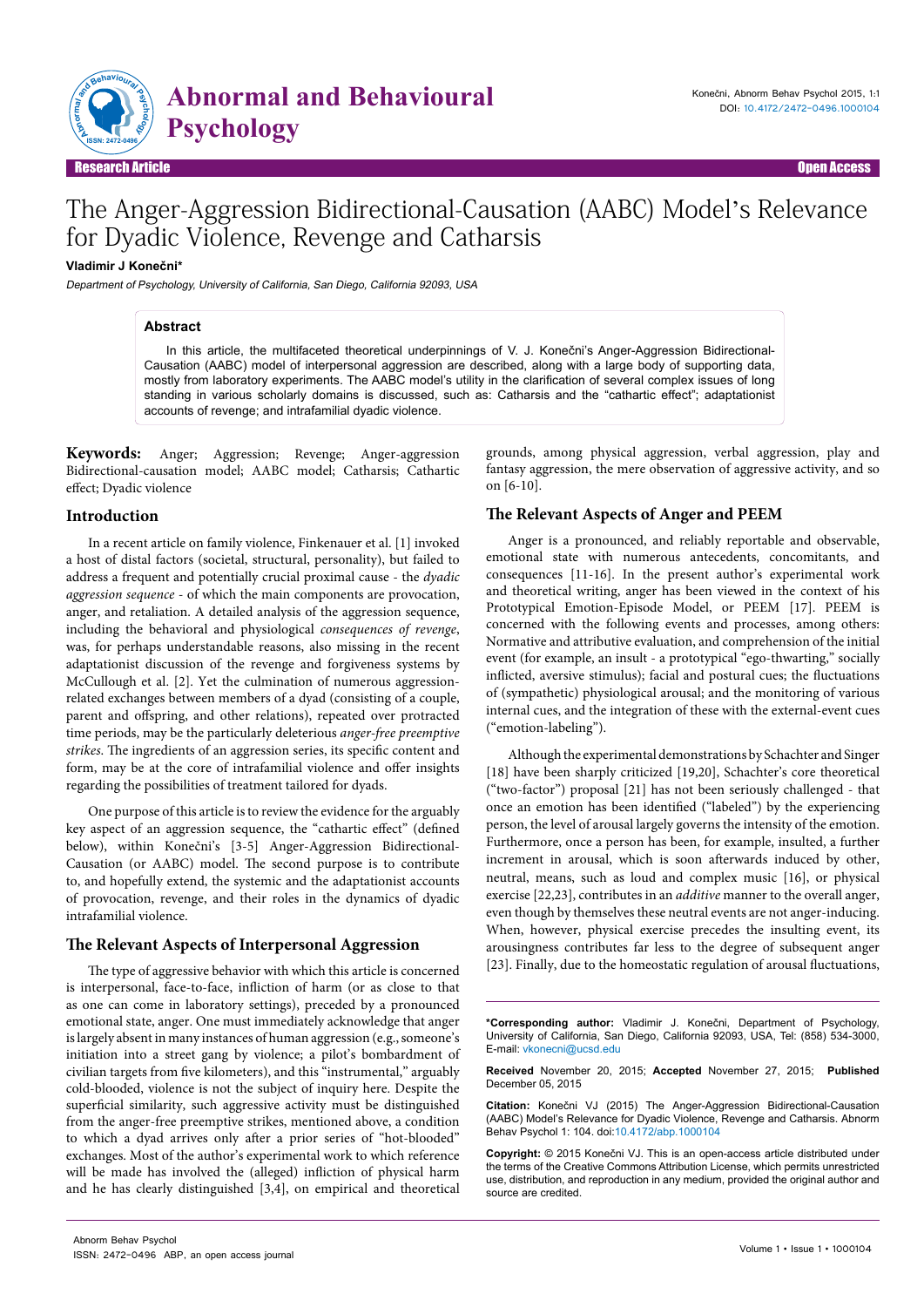the level of arousal and the degree of anger predictably decrease with the passage of time [3,24,25].

With regard to the emotion-identification (emotion labeling) issue, PEEM specifies a set of cognitive operations that are necessary for a person to infer, with confidence, that he or she is experiencing a pronounced, phenomenologically distinct, emotional state, such as anger or fear or joy [16]. The operations in question are *monitoring, interpretation,* and *integration* of information. Furthermore, there are two sequential interpretation components of PEEM. In the first, the information in the external event is analyzed, especially in terms of attribution theory [26]. Does the event have a natural or man-made origin? If man-made, is it accidental or intentional? If intentional, is it normative or counter-normative? And, in the case of anger, are someone's words a well-intentioned joke or an insult? Who is "someone" responsible for the insult? From an adult's viewpoint, is the speaker a 12-year-old boy or a powerful superior - so, anger or fear? From a 12-year-old boy's angle, does the insult come from his younger brother or his father? In short, the emotional-label inference depends on "causal assignment" or "causal explanation" [27]. The second distinct occurrence of interpretation is concerned with the monitored internal events - interoceptive feedback regarding arousal fluctuations; proprioceptive feedback from the facial musculature [28]; and postural cues - all of which are integrated in arriving at emotional identification or label.

An important aspect of PEEM is *recursiveness*, a feature that is meant, among other issues, to handle successive reinterpretations of the external event as it changes or develops. Words that are interpreted as insulting and lead to anger may be quickly followed by a disarming apology or clarification by the speaker, which would make anger be relabeled to, for example, mirth and cause arousal to dissipate very quickly. Also, the developing external event may demand urgent action, so that what begins as a mixed emotion, for instance, of anger and fear, is reinterpreted as one - the dominant alternative.

## **Catharsis and the "Cathartic Effect"**

Both of these concepts have been discussed in detail by the author in various articles [3-5,15,29]. Catharsis, especially in its "hydraulic" form, has been severely criticized from various perspectives [30] and flagrantly misused in self-help manuals. With reference to experimentation, one of the most serious and frequent conceptual errors committed by researchers has been to regard the various substitute-target and vicarious aggressive activities as functionally equivalent to the infliction of physical injury - indeed, to regard them as "aggressive" (or "cathartic") at all.

The present author has attempted to avoid the mentioned conceptual pitfalls and has defined the "cathartic effect" as simply an empirically observable fact: When genuinely angry persons are given the opportunity to hurt (allegedly) the individual who insulted them, the amount of their subsequent (residual) aggression toward the same person is sharply reduced in comparison to persons who did not have the opportunity to retaliate - in fact, reduced to the level displayed by those who were not insulted at all beforehand [3]. These clear and replicable findings, and the underlying theoretical assumptions, have been incorporated in the AABC model.

Despite such findings, and warnings to the effect that definitions should be made explicit and concepts transparent when carrying out catharsis-related research, there have been subsequent experiments characterized by inadequate experimental procedures that largely tested straw versions of "catharsis" [31-33]. Such studies were recently criticized by Konečni [34], not only on methodological and conceptual grounds, but also with regard to their backdrop, colored by political and socio-cultural bias.

# **The AABC Model: Assumptions, Provisos, Research Paradigm, Predictions**

The AABC model of interpersonal aggression was formulated only in 2012 by the author [5], but a detailed survey was published already in 1984 [4] of a very large body of relevant field and, especially, laboratory work by numerous investigators, including the author. The model is chiefly concerned with the various antecedents (especially anger) and consequence*s* of face-to-face infliction of injury.

The two-way causal link (bidirectional causation) between the degree of anger and the amount of aggressive behavior that is performed refers to two related propositions. The first is that the higher the degree of anger, the greater the amount of aggression that will ensue, *all else equal*. The second is that aggressive actions performed by angry individuals against the human cause of their anger reduces, *all else equal*, their degree of felt anger, by virtue of eliminating or subduing the noxious external stimuli and thus decreasing the physiological justification for the angry state. The theory-imposed qualifications of this second proposition, the reverse causal link, are that a person's aggressive acts may reduce his or her anger (which is hypothetically mediated by the level of physiological arousal being lowered) provided that these acts: (a) are preceded by anger; (b) have the (human) source or instigator of anger as the target; (c) inflict harm to the target (or at least appear to the aggressor to do so), and (d) are not immediately followed by a further induction of anger, retaliation, or other aversive events. We shall return to these provisos in Section VI.5.

In the author's laboratory, the most relevant data were obtained by means of a three-stage research paradigm [3,5]. In a typical stage 1, IO, the initial offender (that is, the experimenter's well-trained "accomplice", who would next himself or herself become the target), insults, in a standardized manner, the unsuspecting research participant (RP). In stage 2 (the "revenge" period), by following instructions on a bogus task, RP retaliates against IO, for example, by administering to this person a fixed number of (fictitious) electric shocks ("painful, but not causing injury"). Finally, in stage 3, RP's willingness to engage in *additional* ("residual") behavioral aggression against IO is measured by means of a specially designed pseudo-creativity test. In these experiments, there were numerous control conditions for all three research stages. For instance, in stage 1, there was the condition of RP being anger-free. In stage 2, the type and duration of interpolated activity were varied, such as aggression against a substitute target ("scapegoat") and mathematical tasks to minimize rumination. Finally, in stage 3, RP's residual aggression was measured when directed at substitute targets. In addition to the main dependent measure, which was RP's residual aggression toward IO, measurements of physiological arousal (blood pressure, heart rate, galvanic skin response, etc.) and a variety of verbal ratings were obtained in a methodologically careful manner, avoiding order and sequence effects, and other confoundings.

#### **The AABC Model: Experimental Findings**

A convincing amount of experimental support has been obtained in various laboratories for all components of the AABC model.

1. That noxious social stimulation, both of the insult ("ego threat") and "blocked goal" kinds, results in statistically significant increases in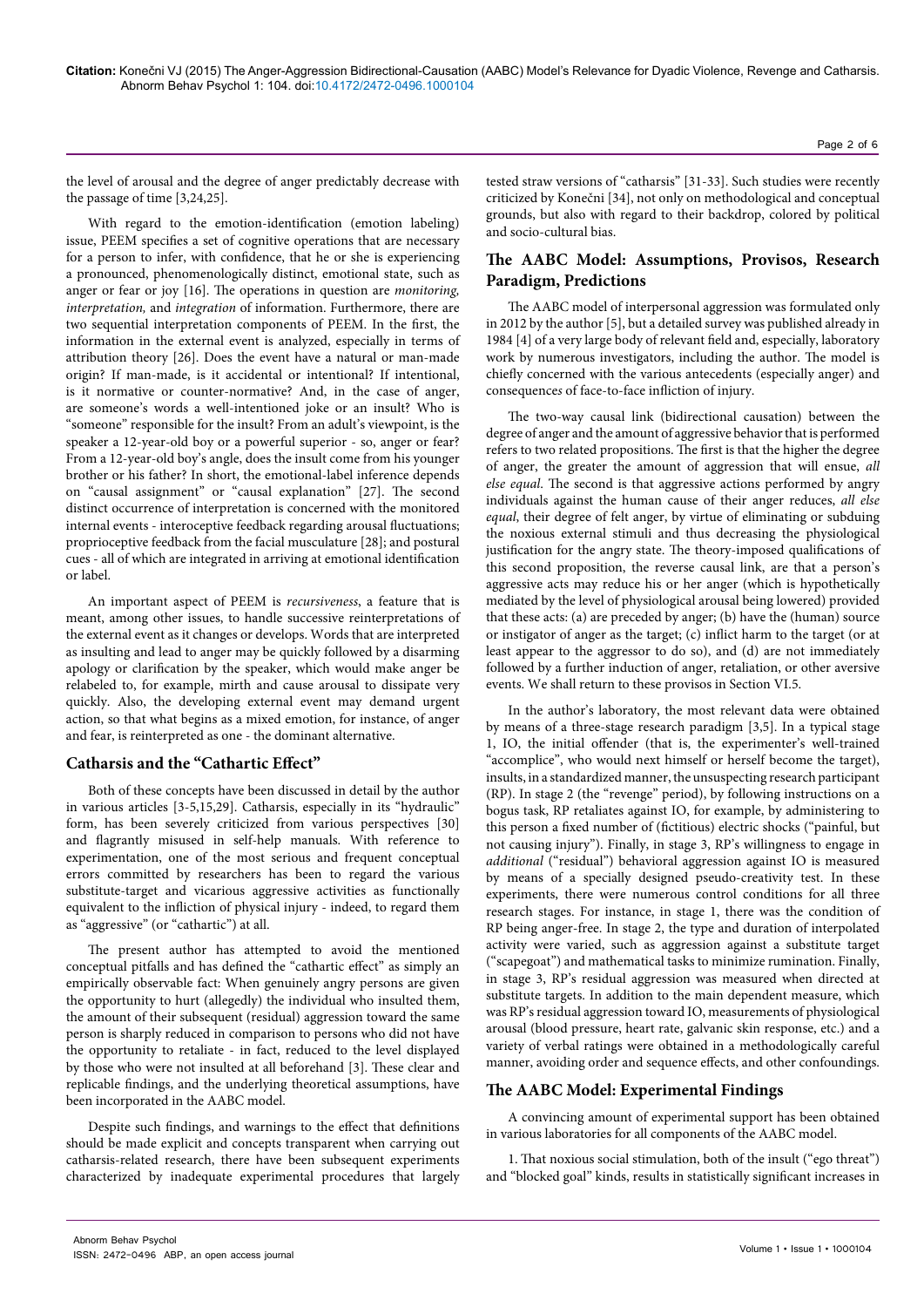systolic blood pressure and heart rate, has been amply demonstrated, for instance, by Hokanson and his colleagues [35-37], and also by the present author in his extensive pilot (procedure pretesting) studies leading to various behavioral aggression experiments. In all of these and numerous other studies, noxious instigations also resulted in RPs' significantly more intense anger (as measured by self-ratings, in interviews, and observationally).

2. RPs who had been made angry by insults or capriciously blocked goals in carefully rigged experimental situations subsequently physically aggressed significantly more against IOs - in terms of "shocks" or "blasts of noise" - than did nonangered control RPs [3,4,15,16,29].

3. After the angered RPs had physically retaliated against IO, they subsequently displayed significantly less behavioral aggression against IO than did the equally angered RPs without the prior retaliation experience [3,4,15,38]. This basic, experimentally demonstrated, cathartic effect was anticipated by Plato some 2,400 years ago: "If one man is angry with another, he can take it out of him on the spot, and will be less likely to pursue the quarrel further" [39]. In fact, the amount of residual aggression in the principal experimental group (insulted retaliators) in Konečni's experiments was, on the average, no greater than that in the nonangered control group [3,15]. Significantly, as predicted by the AABC model, all of the above results were paralleled by those in terms of psychophysiological measures in other experiments [35-37]. In addition, certain correct predictions could be made only on the basis of the cathartic effect within the AABC model - for instance, regarding alcohol intake and music choice. Insulted RPs, who had had the opportunity to retaliate, consumed significantly less alcohol than did the equally insulted ones without the retaliation opportunity [40]. Also, as predicted, whereas insulted RPs who had had a retaliation opportunity later behaved like the controls and chose simple and complex auditory stimuli equally often, insulted RPs without a retaliation opportunity shunned complex auditory stimulation [41,42].

4. Although there are data showing that angered RPs' aggression against a person *unrelated* to IO ("scapegoat") reduces their subsequent aggression against IO [15,43], such "displaced" aggression, which obviously cannot be considered a genuine *retaliatory* act, has a much weaker effect at the group mean level than does retaliation against IO in the interpolated period (stage 2). In addition, angered RPs' displaced aggression against a person unrelated to IO did not reduce their systolic blood pressure in one study [43]. In another experiment, aggression against IO's declared "assistant" resulted in blood pressure readings that were halfway between those for the direct-aggression group and the no-aggression control, but this displaced-aggression effect was not statistically significant [37].

5. As for the findings that address the second proposition (reverse causal link) of the AABC model (Section V.), the following ones are relevant: (a) when aggressive actions in stage 2 are *not preceded by anger* (in stage 1), participants' subsequent aggression in stage 3 is *not decreased* in comparison to controls without a prior aggression experience [3,10,15,23,38]; this is in line with the theory - emotionfree aggression is likely to lead to *more* aggression; (b) there is, for all practical purposes, no support in the literature for the notion that angered persons' "aggression" against inanimate targets reduces their subsequent arousal, anger, or aggression; when the target of aggression is a human other than the anger instigator, the cathartic effect is behaviorally weak and physiologically nonexistent [15,37,43]; (c) one experiment, in which participants' beliefs were manipulated about the probability (0.9, 0.5, or 0.1) that IO would receive the (alleged) shocks they were "administering", decisively demonstrated that the cathartic

effect depended, in a manner that was predicted by the AABC model, on harm actually being inflicted by RPs' actions [44]; and (d) there are insurmountable logistical difficulties in attempting to study in the laboratory any anger induction, revenge, and other aversive evens befalling the participants *beyond* the already very complex three-stage design; however, a discussion of the sequence of aggressive actions in dyads will be resumed later.

## **Why is Aggression Exceptionally Effective in Reducing Anger?**

It is a truism that social aversive events (i.e., aversive events caused by other people) often have a profound effect on a person exposed to them, especially if others' actions are perceived as capricious or arbitrary [27] and performed with the intent of inflicting physical, economic, or psychological harm. One immediate and important consequence of such events is a dramatic increase in the level of arousal, frequently labeled as anger - a consequence that is particularly well documented, as we have seen, in the case of humiliating behavior and insults. The insult-induced elevation of arousal (which is in itself demonstrably aversive) is likely to persist for the duration of noxious stimulation. Once insults have ceased or their source has been otherwise removed from the proximity of their target, the latter's arousal level - as was mentioned earlier - gradually subsides toward the baseline, barring additional aversive events or rumination-induced arousal-level increases. It is maladaptive for arousal level to remain excessively high for long periods after the noxious stimulation has ceased and it is self-evident that most people exposed to verbal abuse would be highly motivated to bring about as quick as possible a termination of such an event. It is also self-evident that actions that are successful in terminating external noxious stimulation are followed, closely in time, by the onset of homeostatic arousal-decay processes.

Laboratory experiments have shown that physical retaliation toward IO is significantly more successful in reducing RPs' arousal, anger, and subsequent aggression in comparison with participants' involvement in distracting arithmetic tasks, their exposure to neutral auditory stimuli, and with waiting idly for a period of time [3,15,16,38]. The reason for such effectiveness of aggression may lie in the prevailing real-life contingencies that favor the performance of aggressive over nonaggressive responses in many noxious situations, presumably especially in cases in which the stimulation-induced arousal is labeled anger by the target of the stimulation (as opposed to, for example, fear). There is, for instance, a substantial body of evidence obtained through systematic observation in naturalistic settings, such as playgrounds, which shows that acts of revenge (justified aggression) may be very efficient in ending others' - such as playground bullies' - attacks [45,46].

It is true that there have been experiments suggesting that nonaggressive ("friendly" and even "self-punitive") responses to noxious social stimulation may lead to a decrease in arousal level [47,48]. However, this work merely demonstrates that certain nonaggressive responses *can be conditioned* to decrease the level of arousal when it is arranged, in the laboratory, that they reliably lead to threat removal. Such findings are not informative about the comparative utility of nonaggressive versus aggressive responses to noxious stimulation in the world outside the laboratory. One must remember that in the studies discussed earlier, angered participants' aggressive actions reduced their arousal level without any conditioning in the laboratory. In other words, RPs came to the laboratory with the arousal-decreasing property of their anger-induced aggressive actions already established, presumably in the course of their history of exposure to real-life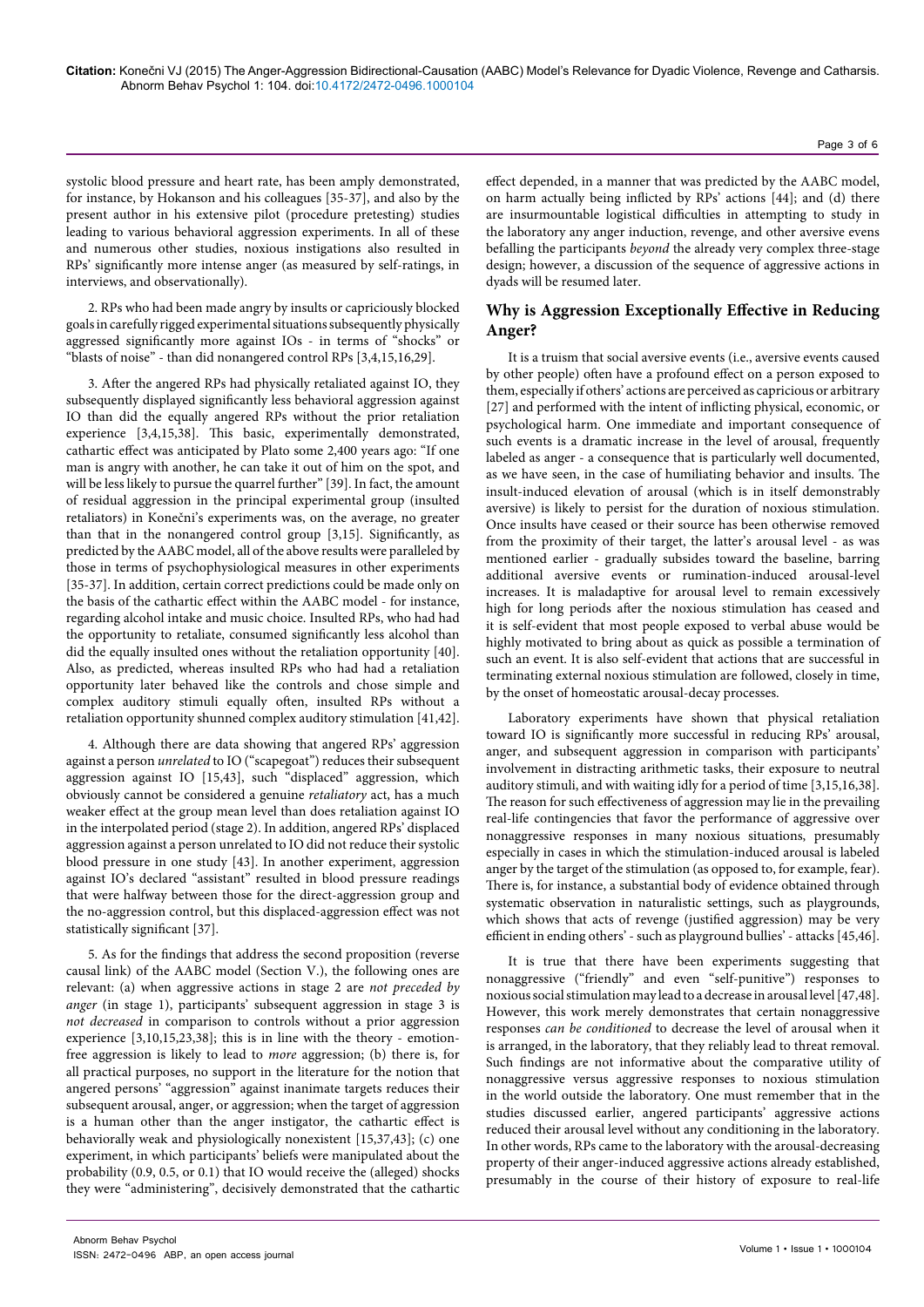contingencies involving noxious stimulation, aggression, and so on.

Note that nothing in the present analysis implies either that there is an inherent relationship between aggression and arousal, or that the link between aggressive behavior and autonomic changes is established by some unique process. Rather, it is merely suggested that to the extent that aggressive responses differ from the nonaggressive ones in terms of their ability to decrease arousal level, this difference may be due to the former responses' superiority in eliminating noxious stimulation in interpersonal situations.

#### **Deleterious Long-term Effects**

From a broader interpersonal, societal, and even legal perspective, the news is certainly unwelcome that aggressive retaliation is an angry person's most effective response to a provocation - in that it rapidly decreases both the aversively high level of arousal, and the emotionally and physiologically taxing degree of anger. The fact that the immediate likely result is also a reduction of the probability and intensity of this person's additional aggression - in that setting and at that time - is of little consolation, given that it is vengeful *aggression* that brought about the interpersonal equilibrium and relative quiescence. However, as the author recently wrote elsewhere [34], "a scientific discovery of even a disagreeable fact about human behavior or nature - made by a sound methodology and in good faith, and published in first-tier journals does not entitle [others] to pretend, ostrich-like or capriciously, that the demonstrated fact does not exist."

That ostrich-like stance is an unacceptable social and "culturological" option becomes even more obvious when one considers the longterm implications of the cathartic effect. "Unwelcome news" of the effectiveness of revenge, when provoked (including the physical variety), become "very bad news" in the long term, especially in intrafamilial dyads. The reason is to be found in the features of the cathartic effect that have been demonstrated by research and that have implications for the dyadic, especially intrafamilial, aggression sequences.

Here is what the present author wrote in 1975 [3]: "Several aspects of the present results suggest that it is likely, in the long run, that aggression breeds aggression. This may be so in spite of, or perhaps partly because of, the cathartic effect. First, if real-life contingencies favor aggressive over nonaggressive responses in anger-inducing noxious situations, and if the former are superior in decreasing the level of arousal (labeled anger) from an aversively high level, it follows that every instance in which aggression alleviates anger increases the probability that aggression will occur in future cases of anger inducement. Second, even in experimental conditions in which angered people's expression of aggression reduced the level of subsequent aggression, these subjects [research participants] evaluated the annoyer [IO] very negatively at the end of the experiment."

Konečni then mentioned that such an outcome was anticipated by Buss [49] when the latter wrote: "After the anger subsides, there remain negative language responses, consisting of resentment, [and] belief that others are threatening." Konečni continued: "This evaluative bad aftertaste may easily later lead to anger (and aggression) through the self-arousal mechanism. Third, if aggression is associated often enough in a person's life history with the elimination of others' aggression and the reduction of anger, it is likely that his [or her] aggressive responses will come to be elicited by the progressively weaker anger-inducing stimulation. An ever lower level of anger may accompany successive instances of aggression, where these instances are removed in time from each other."

Konečni then referred to an experimental condition in one of his experiments [3]: "[The above is] suggested by the interpretation of the annoyed 13-min shock cell [one of the conditions in the interpolated period, stage 2] … in terms of the many-punishments standard adopted by subjects [RPs] who presumably delivered the majority of interpolated punishments in *the virtual absence of anger* [italics added]. A person who performs aggressive acts in anticipation of the onset of anger may adopt a similar standard. This seems particularly likely in the case of a prolonged dyadic interaction with a well-defined status and power structure, such as that between parent and child. Fixed behavioral sequences often characterize such relationships, and aggressive responses, if performed, are likely to be in the same mode. Aggression may then become the routine treatment, devoid of anger and other emotions and needing hardly any provocation."

This is precisely what was meant by "preemptive strikes" at the beginning of the present article, and of what scholars concentrating on the effects of distal factors in family violence [1], and those interested in adaptationist accounts of revenge [2], need to take serious cognizance: Aggression that is no longer "angry" or vengeful but cold-blooded and callously preemptive.

## **Generality and Utility of the AABC Model**

The AABC model of anger-induced interpersonal aggression and its consequences appears to have a considerable scope. It places the link between anger and aggression in a broad emotional and motivational context, and makes it possible to integrate a large body of data within a unified theoretical framework, relating this area of research to several diverse theoretical and empirical developments. Even a cursory examination of the implications of the various details of the proposed two-way causal link between anger and aggression can illustrate the model's utility as an integrative, heuristic, and predictive tool.

An important part of the model is concerned with antecedents of anger and its effects on aggressive behavior (Section III.). The model's emphasis on anger has the function of explicitly bringing the theoretical developments in the area of emotion (such as PEEM) to bear on aggression phenomena and makes it possible that predictions be made about the (indirect) effect on aggressive behavior of a large number of factors that influence either (a) arousal level, or (b) facial expression, or (c) the cognitive-interpretive processes - because arousal, proprioceptive feedback from the facial musculature, and cognitive labeling are all considered to be important influences on the degree of anger. As a result, many isolated effects and seemingly heterogeneous antecedents of aggressive behavior can be viewed within a single conceptual scheme.

With regard to the arousal component of the model, many different stimuli and procedures, such as TV violence, physical exercise, the presence of weapons, or the sight of adults hitting dolls, to mention just a few, have *arousingness* as a common element and can lead to aggression when an appropriate emotional label is adopted. In addition, since the arousal-level fluctuations that are induced by noxious social stimulation have a lawful time-course, and can be affected by more than one factor simultaneously (usually in an additive manner), relatively precise predictions can be made about the differential amounts of aggressive behavior that would occur at different points in time following the instigation, as well as about the manner in which the amount of aggression would be affected by the number and type of initial arousal-raising manipulations and the subsequent presence, during the arousal-level "recovery," of factors that speed it up or slow it down.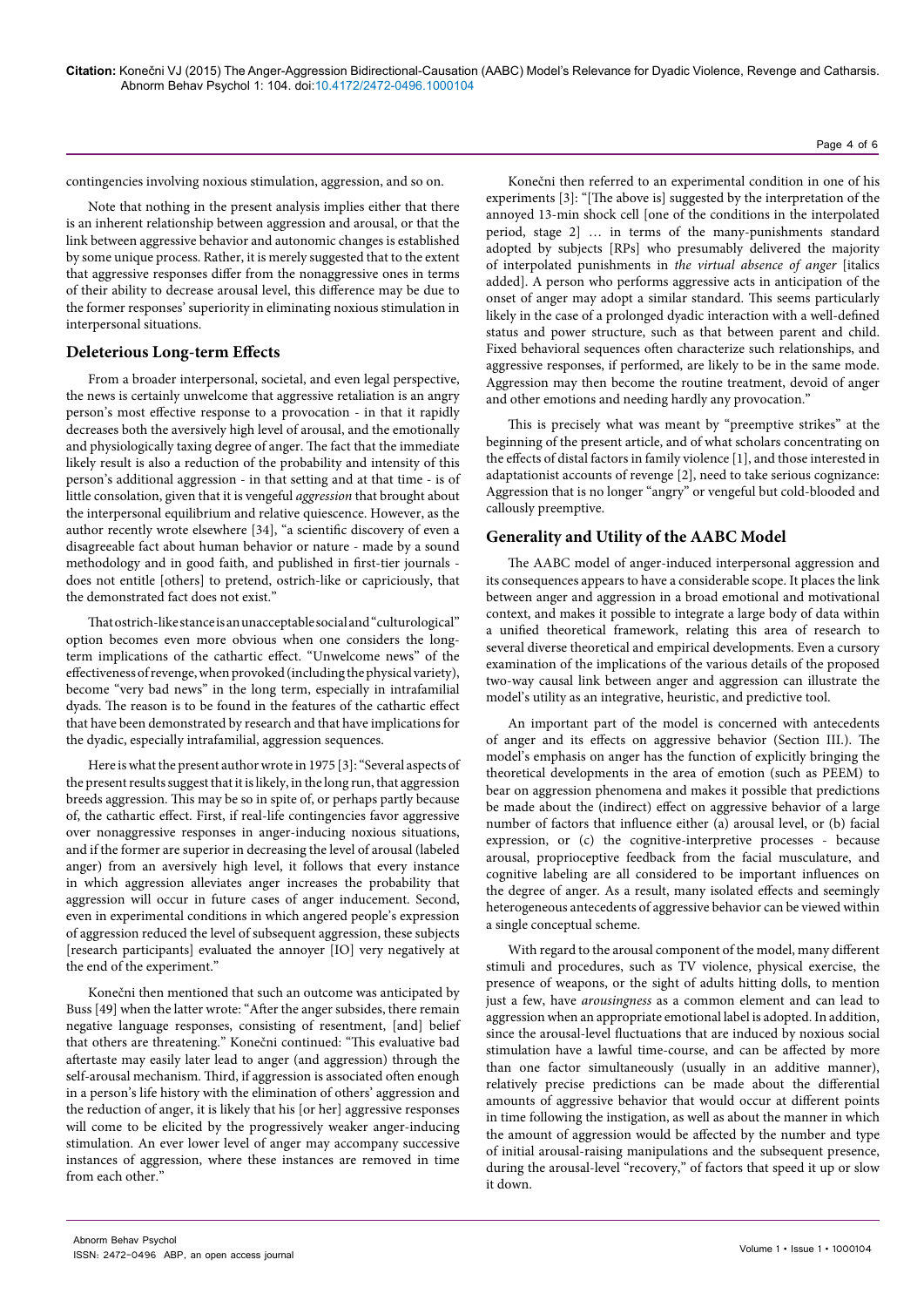The model is also able to make predictions about the effect on aggressive behavior of the facial-expression component of anger. Thus, as one example, Konečni and Zellensky [50] found that by constraining angered participants' faces into a frown during the aggression phase of the experiment, they were able to increase the amount of RPs' (fictitious) aggression; in contrast, constraining angered RPs' faces into a smile led to a decrease in the amount of aggression.

As for the cognitive-labeling component of the model, it was suggested that the anger-labeling process, and consequently the amount of aggression, would almost certainly be affected by (a) attributions concerning the anger instigator's responsibility and intent, (b) a consideration of environmental and normative constraints operating on the instigator, and (c) the extent to which the situation contains elements that may lead to a misattribution of the source of experienced arousal.

Many of the empirical questions that have traditionally been treated under the heading of catharsis (Section IV.) are in the domain of the AABC model that was presented here (also see [5]). The conceptualization of the cathartic effect in the present framework may help resolve the controversy that has long surrounded this important area of research. The precise conditions necessary for the occurrence of the effect can now be specified and the various earlier failures to obtain it can be explained in terms of a relatively small set of theoretical propositions.

Finally, because arousal and affect are among the key components of the AABC model, it makes it possible to establish useful conceptual and empirical links between the work on aggression phenomena and other, seemingly unrelated, substantive areas in which arousal and affect also play a prominent role [Section VI.3.], such as certain topics in empirical (psychological) aesthetics [41,42,51,52], alcohol consumption [40], and even intergroup conflict [53]. Such efforts are but small steps to remedy the much-criticized compartmentalization of psychology.

#### **Conclusion**

The Anger-Aggression Bidirectional-Causation model's utility in the clarification of several complex issues of long standing in various scholarly domains has been demonstrated, especially: Catharsis and the "cathartic effect"; adaptationist accounts of revenge; and intrafamilial dyadic violence. This model of anger-induced interpersonal aggression and its consequences places the link between anger and aggression in a broad emotional and motivational context, and facilitates the integration of a large body of data. Moreover, and significantly, the formulation of the cathartic effect within the AABC framework helps explain (in Section VIII.) its deleterious long-term consequences in dyadic relationships and as a crucial aspect of cold-blooded revenge.

#### **References**

- 1. [Finkernauer C, Buyukcan-Tetik A, Baumeister RF, Schoemaker K, Bartels M,](http://cdp.sagepub.com/content/24/4/261.abstract) [et al. \(2015\) Out of control: Identifying the role of self-control strength in family](http://cdp.sagepub.com/content/24/4/261.abstract) [violence. Current Directions in Psychological Science 24: 261-266.](http://cdp.sagepub.com/content/24/4/261.abstract)
- 2. [McCullough ME, Kurzban R, Tabak BA \(2013\) Cognitive systems for revenge](http://www.ncbi.nlm.nih.gov/pubmed/23211191) [and forgiveness. Behav Brain Sci 36: 1-15.](http://www.ncbi.nlm.nih.gov/pubmed/23211191)
- 3. [Konecni VJ \(1975\) Annoyance, type and duration of postannoyance activity,](http://www.ncbi.nlm.nih.gov/pubmed/1159377) [and aggression: The "cathartic effect". J Exp Psychol Gen 104: 76-102.](http://www.ncbi.nlm.nih.gov/pubmed/1159377)
- 4. Konecni VJ (1984) Methodological issues in human aggression research. In Kaplan RM, Konecni VJ, Novaco RW (eds.), Aggression in children and youth. Martinus Nijhoff Publishers, The Hague, Netherlands.
- 5. [Konecni VJ \(2013\) Revenge: Behavioral and emotional consequences.](http://www.ncbi.nlm.nih.gov/pubmed/23211437) [Comment in PubMed Commons below Behav Brain Sci 36: 25-26.](http://www.ncbi.nlm.nih.gov/pubmed/23211437)

6. [Bandura A, Ross D, Ross SA \(1961\) Transmission of aggression through](http://www.ncbi.nlm.nih.gov/pubmed/13864605)  [imitation of aggressive models. comment in PubMed Commons below J](http://www.ncbi.nlm.nih.gov/pubmed/13864605)  [Abnorm Soc Psychol 63: 575-582.](http://www.ncbi.nlm.nih.gov/pubmed/13864605)

Page 5 of 6

- 7. [Bandura A, Ross D, Ross SA \(1963\) Imitation of film-mediated agressive](http://www.ncbi.nlm.nih.gov/pubmed/13966304)  [models. J Abnorm Soc Psychol 66: 3-11.](http://www.ncbi.nlm.nih.gov/pubmed/13966304)
- 8. [Feshbach S \(1955\) The drive-reducing function of fantasy behavior. J Abnorm](http://www.ncbi.nlm.nih.gov/pubmed/13232919)  [Psychol 50: 3-11.](http://www.ncbi.nlm.nih.gov/pubmed/13232919)
- 9. [Feshbach S \(1961\) The stimulating versus cathartic effects of a vicarious](http://www.ncbi.nlm.nih.gov/pubmed/13892628)  [aggressive activity. J Abnorm Soc Psychol 63: 381-385.](http://www.ncbi.nlm.nih.gov/pubmed/13892628)
- 10. [Ebbesen EB, Duncan B, Konecni VJ \(1975\) Effects of content of verbal](http://www.sciencedirect.com/science/article/pii/S0022103175800217)  [aggression on future verbal aggression: A field experiment. Journal of](http://www.sciencedirect.com/science/article/pii/S0022103175800217)  [Experimental Social Psychology 11: 192-204.](http://www.sciencedirect.com/science/article/pii/S0022103175800217)
- 11. [Ax AF \(1953\) The physiological differentiation between fear and anger in](http://www.ncbi.nlm.nih.gov/pubmed/13100546)  [humans. Psychosom Med 15: 433-442.](http://www.ncbi.nlm.nih.gov/pubmed/13100546)
- 12. Schachter H (1957) Pain, fear, and anger in hypertensives and normotensives; [a psychophysiological study. Psychosom Med 19: 17-29.](http://www.ncbi.nlm.nih.gov/pubmed/13400989)
- 13. [Averill JR \(1983\) Studies on anger and aggression. Implications for theories of](http://www.ncbi.nlm.nih.gov/pubmed/6650969)  [emotion. Am Psychol 38: 1145-1160.](http://www.ncbi.nlm.nih.gov/pubmed/6650969)
- 14. [Berkowitz L \(2012\) A different view of anger: the cognitive-neoassociation](http://www.ncbi.nlm.nih.gov/pubmed/25363699)  [conception of the relation of anger to aggression. Aggress Behav 38: 322-333.](http://www.ncbi.nlm.nih.gov/pubmed/25363699)
- 15. [Konecni VJ, Doob AN \(1972\) Catharsis through displacement of aggression. J](http://www.ncbi.nlm.nih.gov/pubmed/5070319)  [Pers Soc Psychol 23: 379-387.](http://www.ncbi.nlm.nih.gov/pubmed/5070319)
- 16. [Konecni VJ \(1975\) The mediation of aggressive behavior: arousal level versus](http://www.ncbi.nlm.nih.gov/pubmed/1185509)  [anger and cognitive labeling. J Pers Soc Psychol 32: 706-712.](http://www.ncbi.nlm.nih.gov/pubmed/1185509)
- 17. [Konecni VJ \(2008\) Does music induce emotion? A theoretical and](http://www.dooleykevin.com/6b.KncniMusEmot08.pdf)  [methodological analysis. Psychology of Aesthetics Creativity and the Arts 2:](http://www.dooleykevin.com/6b.KncniMusEmot08.pdf)  [115-129.](http://www.dooleykevin.com/6b.KncniMusEmot08.pdf)
- 18. [SCHACHTER S, SINGER JE \(1962\) Cognitive, social, and physiological](http://www.ncbi.nlm.nih.gov/pubmed/14497895)  [determinants of emotional state. Psychol Rev 69: 379-399.](http://www.ncbi.nlm.nih.gov/pubmed/14497895)
- 19. [Reisenzein R \(1983\) The Schachter theory of emotion: two decades later.](http://www.ncbi.nlm.nih.gov/pubmed/6356197)  [Psychol Bull 94: 239-264.](http://www.ncbi.nlm.nih.gov/pubmed/6356197)
- 20. Konecni VJ (2010) The influence of affect on music choice. In: Juslin PN, Sloboda A (eds.), Music and emotion: Theory, research, applications. Oxford University Press, Oxford, England.
- 21. Schachter S (1964) The interaction of cognitive and physiological determinants of emotional state. In Berkowitz L (Ed.), Advances in experimental social psychology. Academic Press, New York.
- 22. [Zillmann D, Katcher AH, Milavsky B \(1972\) Excitation transfer from physical](http://www.sciencedirect.com/science/article/pii/S0022103172800052)  [exercise to subsequent aggressive behavior. Journal of Experimental and](http://www.sciencedirect.com/science/article/pii/S0022103172800052)  [Social Psychology 8: 247-259.](http://www.sciencedirect.com/science/article/pii/S0022103172800052)
- 23. Konecni VJ, Spees FW (1977) A comparison of the effects of physical aggression, physical activity, and exposure to noise on subsequent aggression, with special attention to temporal and sequence parameters. University of California, San Diego.
- 24. [Zillmann D \(1971\) Excitation transfer in communication-mediated aggressive](http://www.sciencedirect.com/science/article/pii/0022103171900758)  [behavior. Journal of Experimental Social Psychology 7: 419-434.](http://www.sciencedirect.com/science/article/pii/0022103171900758)
- 25. Doob AN, Climie RJ (1972) The delay of reinforcement and the effects of film violence. Journal of Experimental and Social Psychology 3: 136-142.
- 26. [Jones EE, Davis KE \(1965\) From acts to dispositions: The attribution process](http://www.sciencedirect.com/science/article/pii/S0065260108601070)  [in person perception. Advances in experimental social psychology 2: 219-266.](http://www.sciencedirect.com/science/article/pii/S0065260108601070)
- 27. [Rule BG, Nesdale AR \(1976\) Emotional arousal and aggressive behavior.](http://www.ncbi.nlm.nih.gov/pubmed/794901)  [Psychol Bull 83: 851-863.](http://www.ncbi.nlm.nih.gov/pubmed/794901)
- 28. [Laird JD \(1974\) Self-attribution of emotion: the effects of expressive behavior](http://www.ncbi.nlm.nih.gov/pubmed/4818323)  [on the quality of emotional experience. J Pers Soc Psychol 29: 475-486.](http://www.ncbi.nlm.nih.gov/pubmed/4818323)
- 29. [Konecni VJ, Ebbesen EB \(1976\) Disinhibition versus the cathartic effect: Artifact](http://psycnet.apa.org/index.cfm?fa=buy.optionToBuy&id=1977-10313-001)  [and substance. Journal of Personality and Social Psychology 34: 352-365.](http://psycnet.apa.org/index.cfm?fa=buy.optionToBuy&id=1977-10313-001)
- 30. [Bandura A \(1973\) Aggression: A social learning analysis. Prentice Hall,](http://psycnet.apa.org/psycinfo/1974-00914-000)  Englewood Cliffs, NJ
- 31. [Bushman BJ, Baumeister RF, Stack AD \(1999\) Catharsis, aggression, and](http://www.ncbi.nlm.nih.gov/pubmed/10101875)  [persuasive influence: self-fulfilling or self-defeating prophecies? J Pers Soc](http://www.ncbi.nlm.nih.gov/pubmed/10101875)  [Psychol 76: 367-376.](http://www.ncbi.nlm.nih.gov/pubmed/10101875)